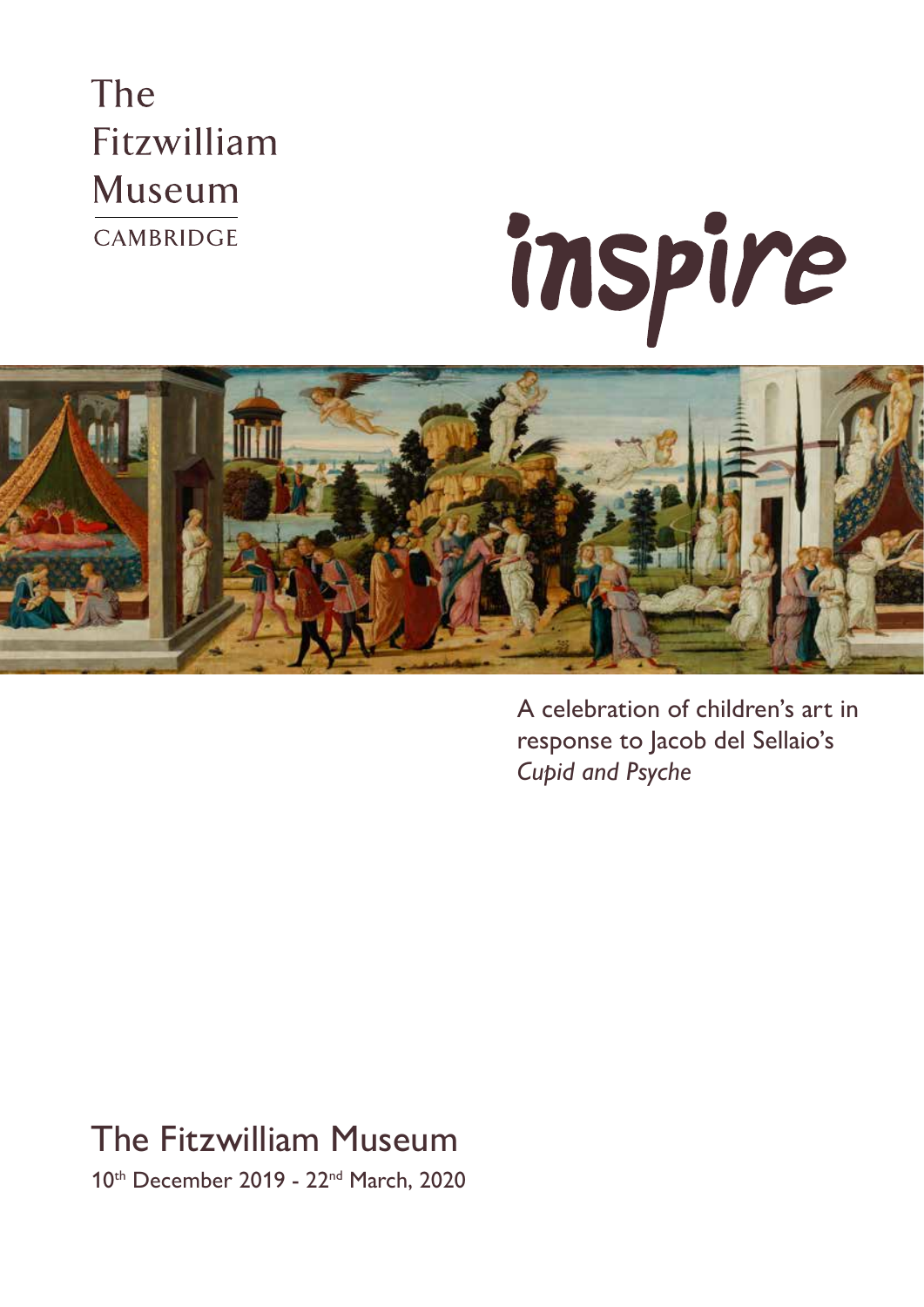# About AccessArt

Our project partner AccessArt is a registered UK charity founded by Paula Briggs and Sheila Ceccarelli. AccessArt aims to inspire and enable high-quality visual arts education by running workshops, projects, and events and sharing teaching and learning via their website. Income created by memberships is used to develop inspirational resources and advocate for the importance of art in education.

Find out more at www.accessart.org.uk

Cover Image:

Jacopo del Sellaio (1442 - 1493) *Cupid and Psyche* c.1473 Tempera and gold on a wooden panel

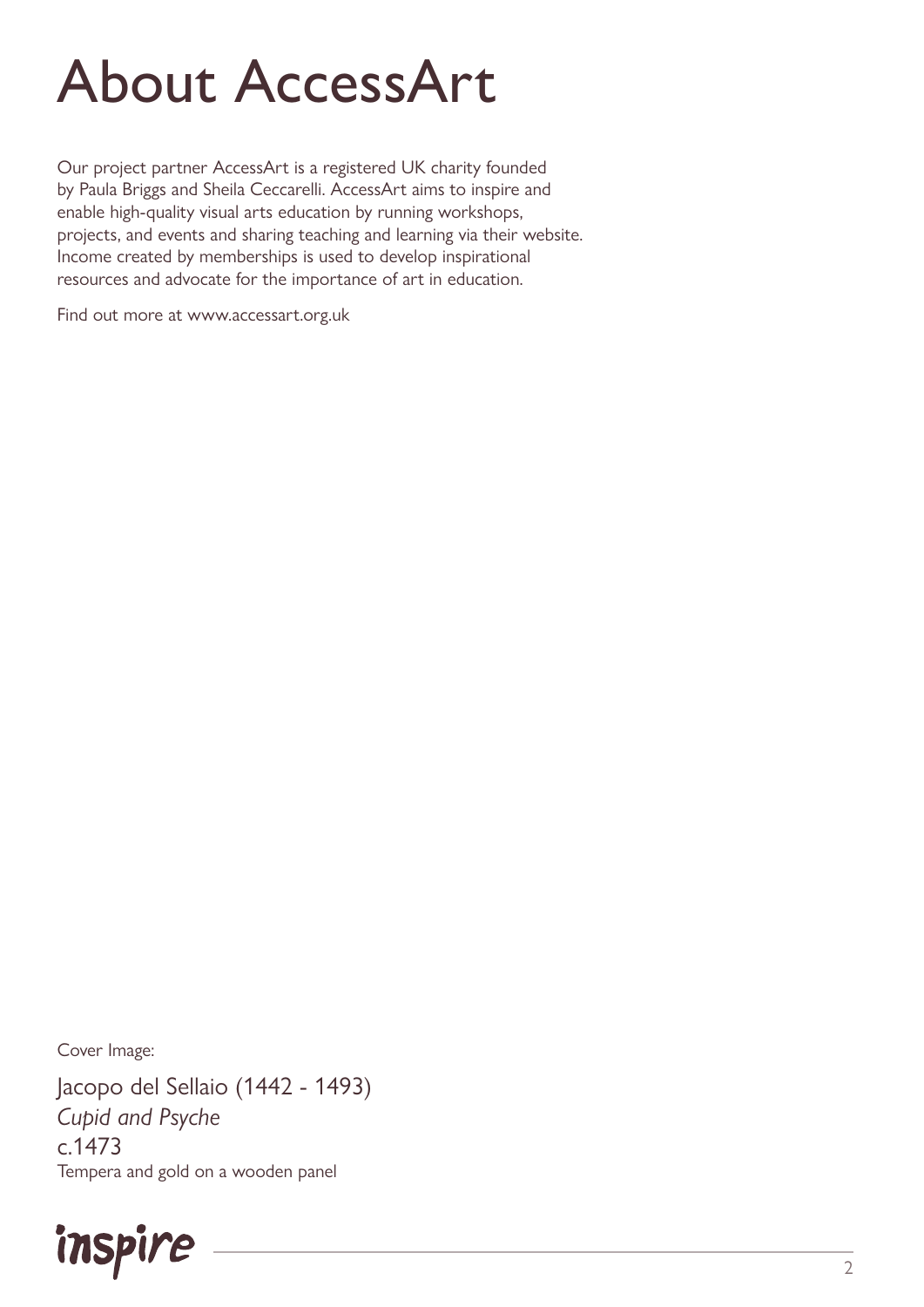# Introducing inspire



Year 2, Arbury Primary School Pencil on paper

'Going to the Fitzwilliam really inspired me that art isn't just a thing: it's emotion -it shows how the painter feels, and that museums are magical places. It gives people the chance to experience history and to make memories.'

Matilda, aged 9, Cheveley C of E Primary School

Looking at objects is an excellent starting point for research and investigation. Over the course of the Inspire project, artists, research scientists, conservators, educators, and pupils have all spent time looking at and learning about Cupid and Psyche by Jacopo del Sellaio.

Inspire builds on The Fitzwilliam Museum's long-established schools programme which encourages students and teachers to look deeply and thoughtfully at objects and images, and to respond imaginatively through thinking, talking, and making together. Over the last year, hundreds of children have visited the museum to look at the painting, and thousands more have studied it at school using our digital learning resources.

Developed in partnership with AccessArt, Inspire celebrates young people's creativity at a time when there are widespread concerns over the decline of arts subjects in schools. It builds on the National Gallery's Take One Picture project and takes one painting as a source of inspiration across the curriculum.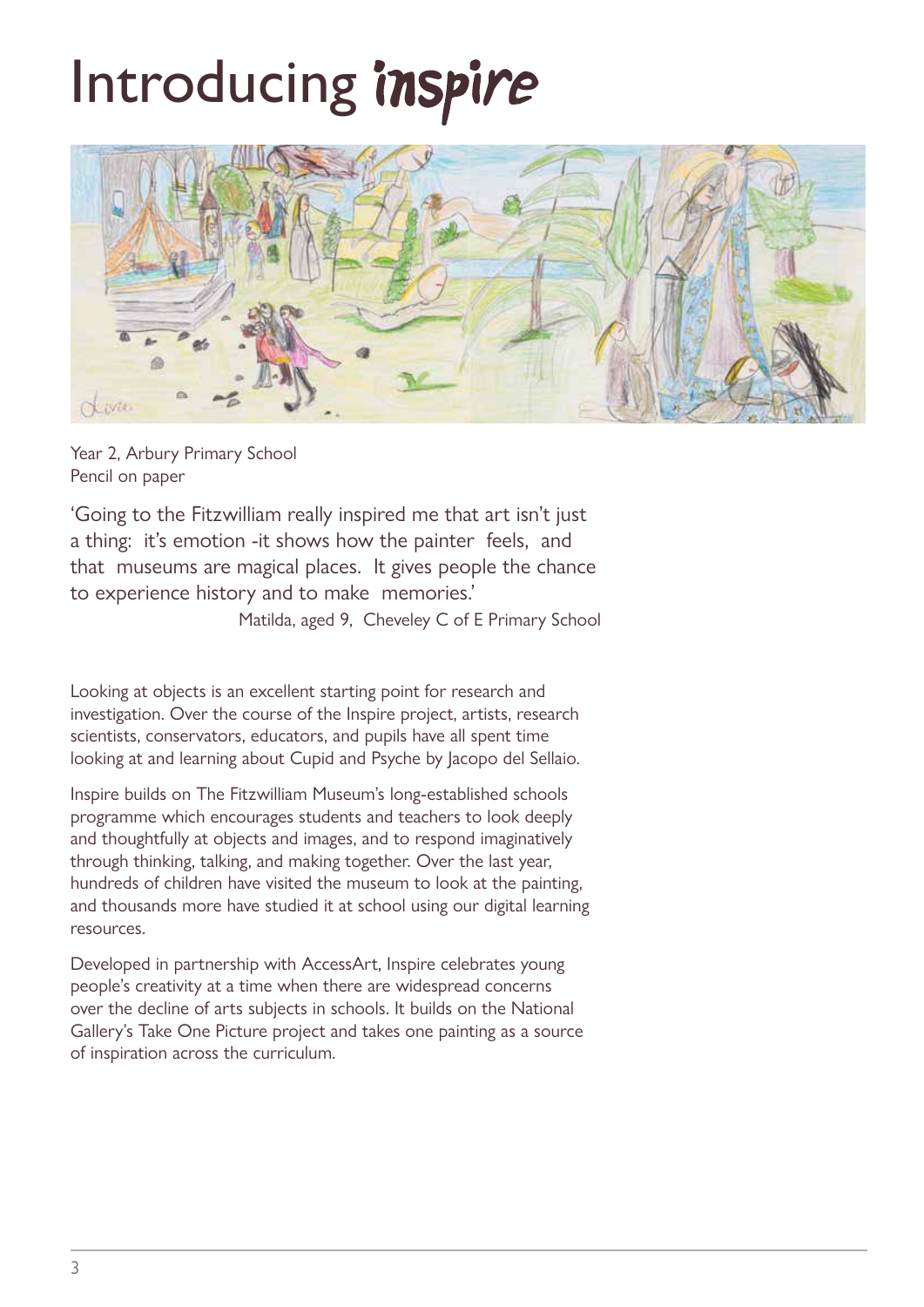# About Inspire

The Inspire project was developed in response to findings from the 2016 NSEAD (National Society for Education in Art and Design) survey which found a significant decline in the number of art specialist teachers in primary schools, with 55% of subject coordinators rarely or never attending subject-specific training. Although 67% of art teachers stated that they would like to attend museum training, only 25% were able to do so. Inspire provides this much needed training to develop teacher knowledge of art and design and to improve their confidence developing cross-curricular projects taking inspiration from museum collections. In early 2019, 68 teachers from 40 schools participated in Inspire training sessions led by museums educators and artists from AccessArt.

### Looking



Many teachers brought their classes to visit the museum and look at the painting of Cupid and Psyche. Those who were not able to come to the museum looked at reproductions of the painting.



Remy and Jakub from Wheatfields Primary School discussed perspective, buildings, and trees. 'The artist did it like that so you could see what was going on inside' said Remy.

#### Making and trying things out



Teachers and students challenged themselves to test new ideas, materials and processes as part of the project.



Some students re-told the story using drama, role play, and creative writing. Stamford School turned the wooden fort in the playground into a stage set and used dressing up clothes to act out the story.



Reception pupils from Thriplow Primary School recreated Psyche and her sisters in clay and made their own natural landscapes.

## inspire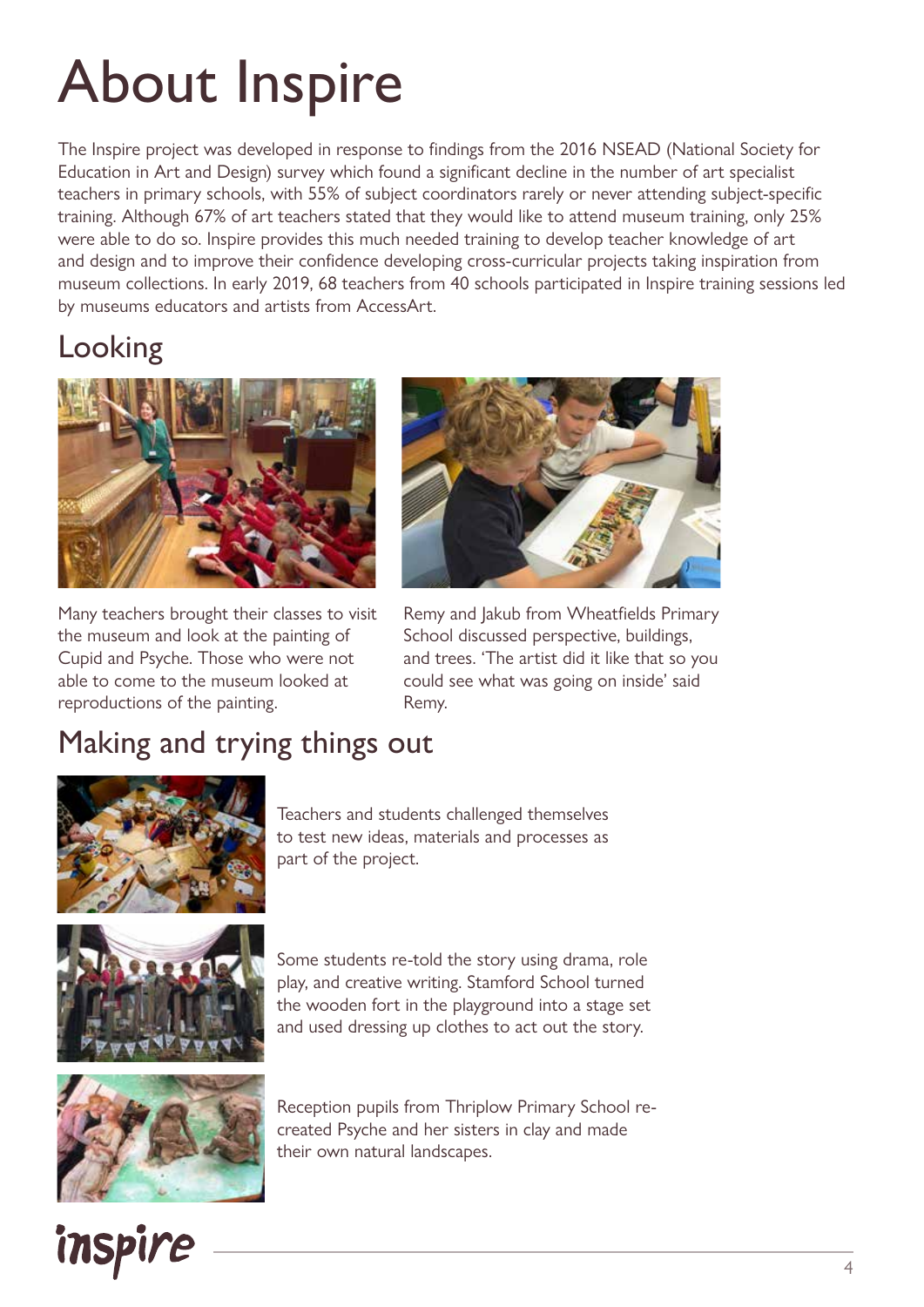#### Working together



Some schools worked with a small group of students, who then shared the project back at school. A steering group from Samuel Pepys School visited the museum and used props and sensory materials to develop a role play inspired by the painting. They then went back to school and led a project on Greek myths with other students in the school.



St Laurence Catholic Primary School combined many different forms of art to create a wholeschool project which re-told the story of their school as they had recently celebrated their 50th anniversary. Pupils interviewed past and present teachers, students and parents to collect memories to be represented as collages

Many schools looked at the painting in different ways with pupils of different ages, providing opportunities for pupils to take the lead in their own learning and follow their own lines of enquiry. They held celebratory assemblies and exhibitions and invited families and members of the local community to admire what they had made.

Over 3800 primary school pupils across Cambridgeshire took part in Inspire project over 2019. Sadly we were unable to exhibit every project by every school. However, the exhibition marks the launch the next phase of Inspire as we expand our offer for schools and develop these partnerships. We will continue to invite teachers to celebrate and share their work with us as part of a growing community of dedicated and talented artist teachers. Together we are committed to ensuring that all children have access to art and culture and much needed time and space to look, think and create.

Kate Noble, Inspire Project Lead December 2019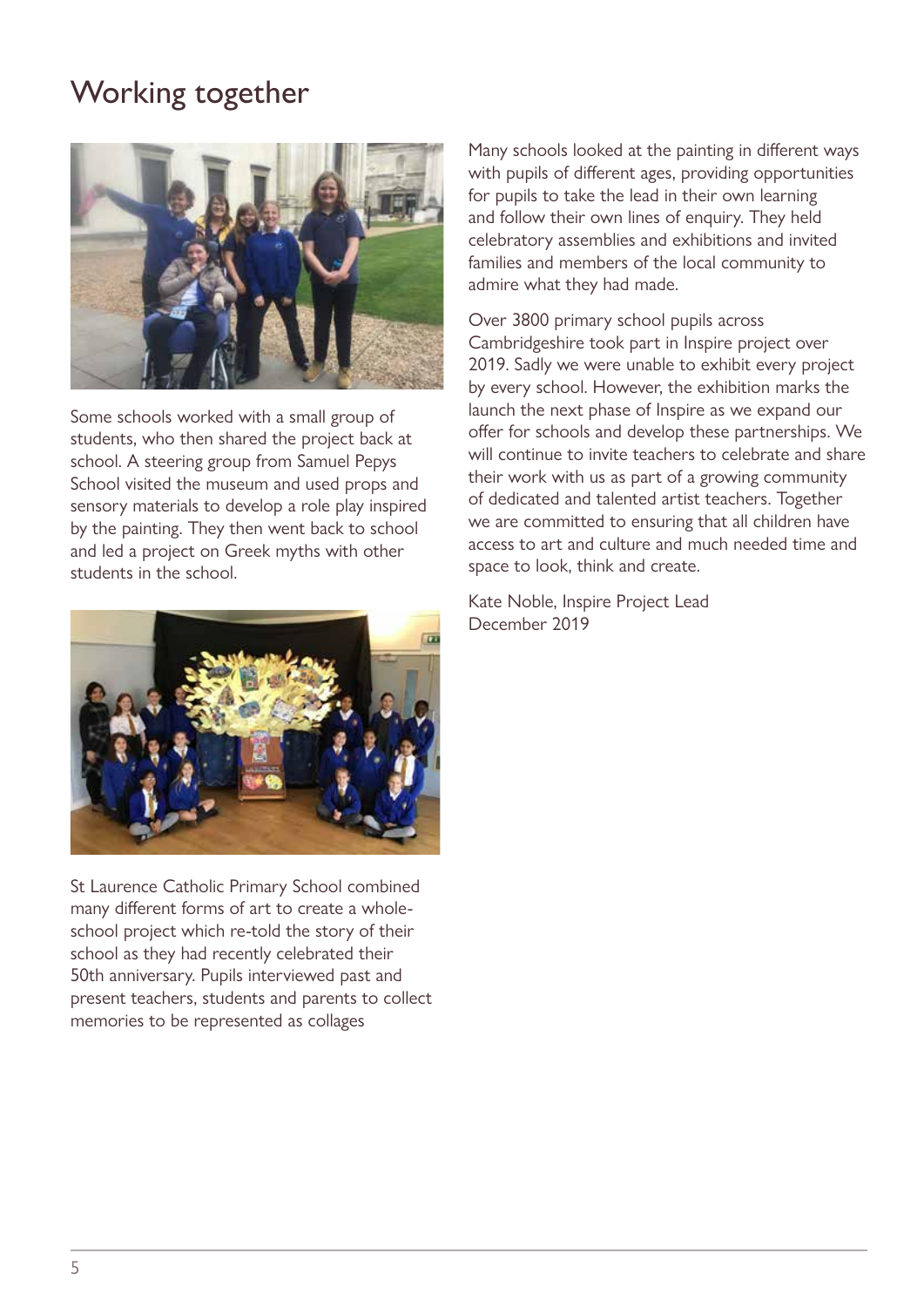# List of Works

#### Wall 1



Brilliant Makers Club, Year 4 and 5, Morley Memorial Primary School **Magical Cupid's bow and arrows**  Mixed media

'Focusing on the theme of 'change' and 'love' in the painting, the group discussed inspirational people who were changing the world for the better. The children decided what positive change they would make if they had a magical Cupid's bow and arrow to shoot into the world. Responses ranged from arrows that stopped deforestation to arrows that helped people read.'

Maya Dalby, Art Coordinator and Year 5 teacher



Year 2, Arbury Primary School **Cupid and Psyche**  Pencil on paper

'After running a training session for staff based on the painting and activities from AccessArt we held a whole school assembly where we heard the story of how the painting was made, what it was used for, and then we heard the story of Cupid and Psyche as it is shown in the painting. Year groups and classes then engaged with the project in many different ways. After studying the painting at school, we extended the offer of learning to families, inviting them to the museum. Comments from parents and carers underlined that they enjoyed having the chance to come along and learn about something the children were working on at school. Families were able to stay on, following our time with the painting, as part of the Museum's monthly Family First event. This drawing is by Olivia, aged 9. She coloured it in at home and brought it back into school as she was so proud of it.' Diane Rawlins, Deputy Head Teacher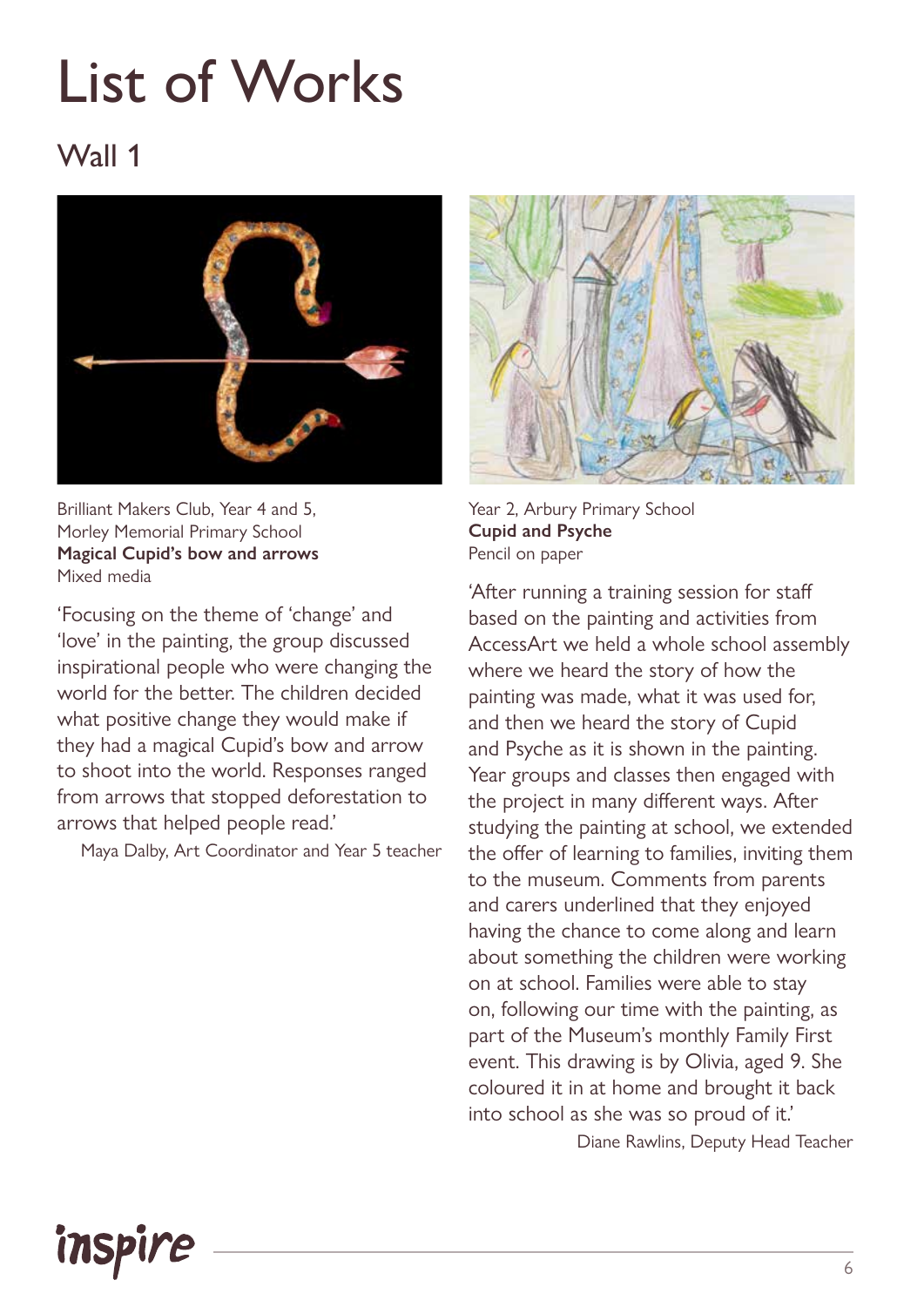#### The Story of Cupid and Psyche

This picture tells the first half of the ancient Greek story of a human princess, Psyche, who marries the god of love, Cupid. It was painted for a very grand bedroom in fifteenth-century Florence, which doubled as an entertaining space for the wife's friends. The bedchamber was furnished at the time of a wedding, with a bed and chests but also painted stories that celebrated the love of a newly married couple. This story highlights the loyalty of the bride to the groom, as was expected in the fifteenth century.

#### The story is read from left to right like a cartoon strip

1: Cupid is sent to cast a spell on Psyche by his mother top of a mountain by the god Venus, who is jealous of Psyche's beauty

3: Psyche is blown off the Zephyr who carries her safely down to rest in a soft bower.

5: He invites Psyche to live with him on the condition that she will never ask his true identity.

7: A drop of oil lands on his skin, he wakes up and is angered by Psyche's lack of trust.



2: Cupid falls in love with Psyche and is unable to carry out Venus' evil plan.

4: When she awakes, she finds herself at a beautiful palace where she is welcomed by an invisible, but kind, master (Cupid, in hiding from his mother).

6: They are happy for a while but then Psyche's sisters persuade her to look at him whilst he sleeps.

The story continues in a second panel (in a private collection). Cupid returns to his mother, Psyche searches for him and is captured and enslaved by Venus. Cupid pleads with Jupiter, king of the gods, to free Psyche. He agrees and Cupid and Psyche are married.

#### Does the story remind you of any other fairy tales you know?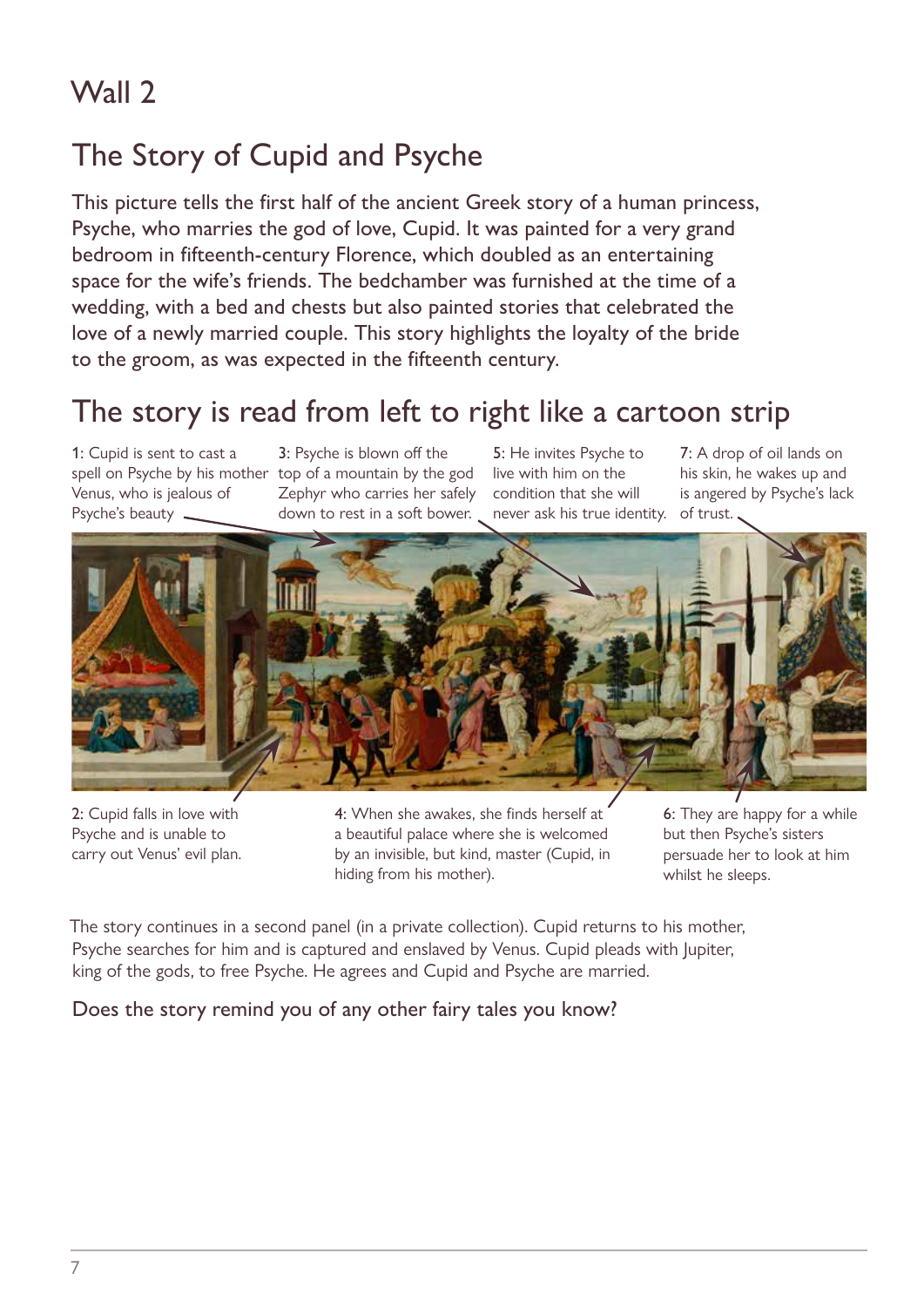

Year 5 and 6, Willingham Primary School **Landscapes**  Tempera and gold on a wooden panel

'I enjoyed learning about different techniques and it was fascinating to find out how artists made paint from natural sources.'

Jessica, aged 10, Willingham Primary School

'The children were fascinated to learn about the materials that artists used in the early Renaissance, when there were no art shops or ready-made paint. They read a little of the writings of Cennino Cennini and experimented with making a form of egg tempera of their own. The pupils concentrated on the temple in the background and were keen to try adding gold leaf. They felt reflected the fact that the oracle was a special person, whose advice came from the gods and was trusted in difficult times. The gold leaf was a new and exciting technique to the children.'

Sara Varty, Art Teacher

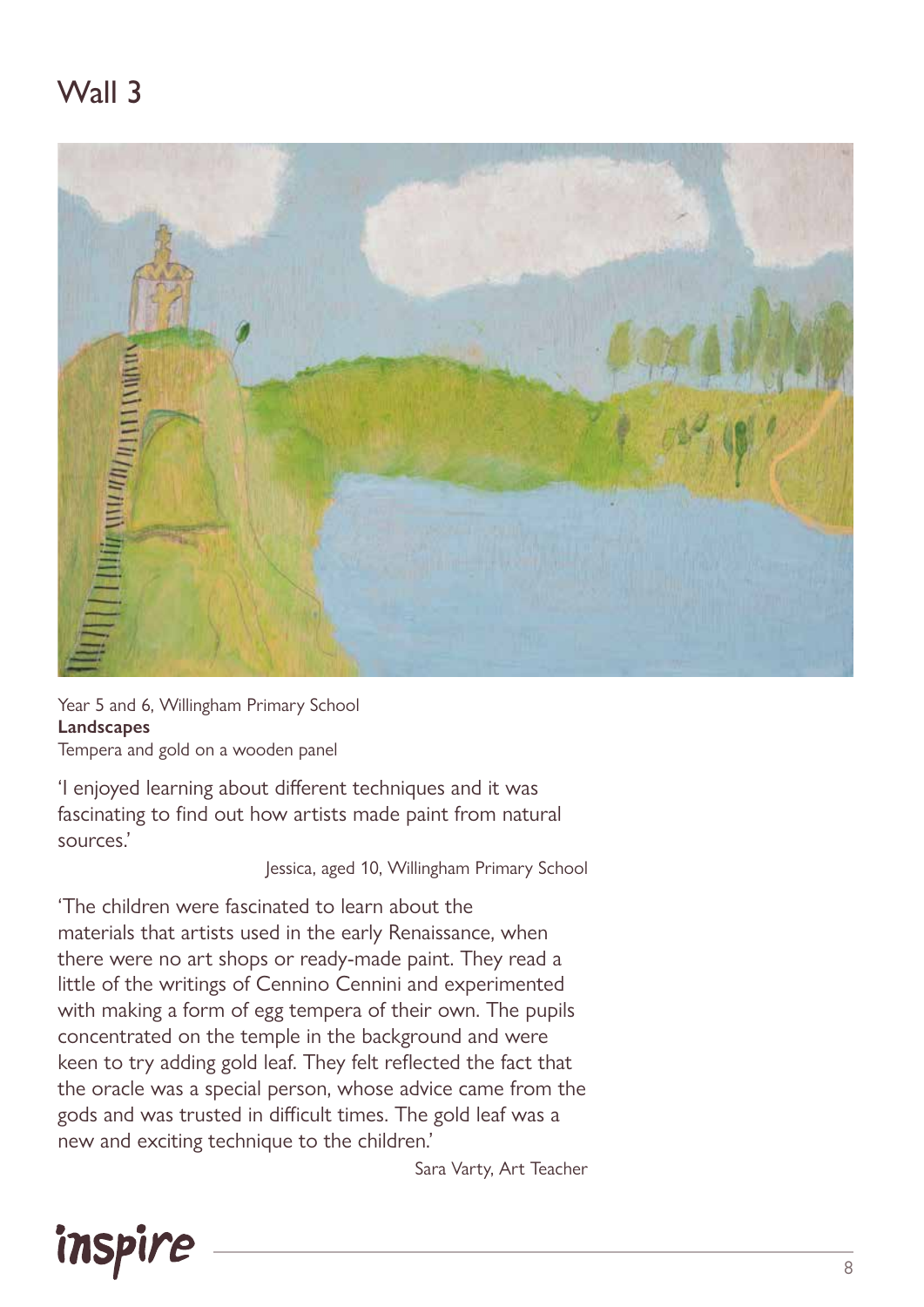**Cupid:** Salve Psyche. Why did you do it Psyche? Why couldn't you trust me?

> **Psyche:** Salve Cupid. Because I have never seen your face and I just can't bear not knowing what you look like.

**Cupid:** Well I'm sorry but I still think you could have trusted me. I have given you a beautiful palace to sleep in, I have given you the most wonderful food, I have given you a splendid garden with fountains and goldfish and I have given you invisible servants to serve you day and night.

> **Psyche:** Well I know Cupid but I'm married to you and I needed to see your face. If the drop of oil hadn't spilt, you wouldn't have woken up and then you would never have known I'd done it.

Year 5 and 6, Little and Great Shelford Primary School **Love letter fr Psyche's phonecall** Creative writing  $\frac{1}{\sqrt{1-\frac{1}{\sqrt{1-\frac{1}{\sqrt{1-\frac{1}{\sqrt{1-\frac{1}{\sqrt{1-\frac{1}{\sqrt{1-\frac{1}{\sqrt{1-\frac{1}{\sqrt{1-\frac{1}{\sqrt{1-\frac{1}{\sqrt{1-\frac{1}{\sqrt{1-\frac{1}{\sqrt{1-\frac{1}{\sqrt{1-\frac{1}{\sqrt{1-\frac{1}{\sqrt{1-\frac{1}{\sqrt{1-\frac{1}{\sqrt{1-\frac{1}{\sqrt{1-\frac{1}{\sqrt{1-\frac{1}{\sqrt{1-\frac{1}{\sqrt{1-\frac{1}{\sqrt{1-\frac{1}{\sqrt{1-\frac{1}{\sqrt{1-\frac{1$ 

'We studied the painting together through role play and creative writing and used Cupid as inspiration for dressing a mannequin in our village phone box. Classes take it in turns throughout the year to dress the mannequin as a different character. We imagined what Cupid would say to Psyche if he telephoned her and then displayed this dialogue in the village phone box and in the village newsletter. The pupils were drawn to the corner of the painting where Psyche lifts Cupid's wing. We discussed what someone would see if they lifted our wing to reveal our own secret selves- a side to us that maybe noone else knows about. We thought about what we would secretly do instead of going to school- what activity would truly reflect who we are? The pupils painted a miniature portrait of themselves engaged in this activity and made paper feathers to form two large wings to hide their secret selves.' sisters' advice again.

> Mrs Rosamund Ashton and Mrs Dawn Scott, Year 3 Class Teachers

#### Year 5, St Peters Primary School **Love letter from The Resilience of Psyche**  Mixed media

'Use the pockets of the jeans to put Cupid's love letters in. He was really with her when she went on her quest. He said nice ng things to her and put them in her pockets.' Harry, aged 10

> 'A group of children, 'The Fitzy Peters,' became fascinated by Psyche's resilience during her period of grief and loss and made significant connections to the story during our PSHE lessons. We decided to extend the children's learning by running a Summer holiday project. The children decided to tell the story of Psyche through a dress designed especially for her at Studio 15 in Wisbech.'

> > Natalie Bailey, Year 5 Teacher and Art Lead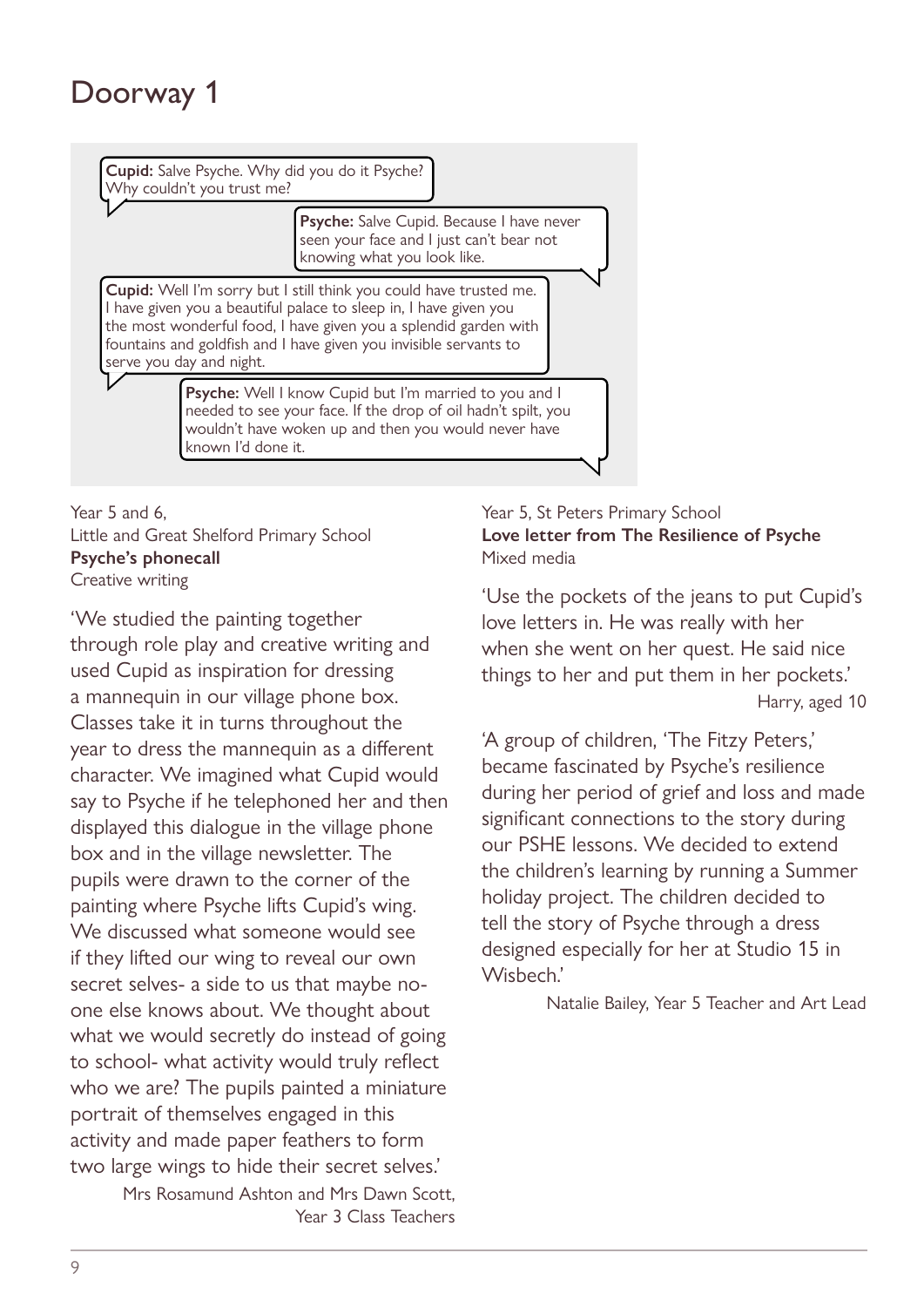Year 1, Bottisham Primary School **Trees**  Collage and paint on paper

'Ash class noticed the number of trees within the painting. This led to a discussion of different shapes and exploration of ways of drawing trees. Children used a range of resources and techniques such as collage and colour mixing. For their final piece, children chose their own preferred methods.'

Mrs Swift, Class Teacher

Year 3 and 4, Bottisham Primary School **Wings** Pastel, charcoal and paint on paper

'Cedar Class were inspired by the movement of the characters in the picture, particularly those with wings. We studied how different artists interpreted winged creatures including humans and the movement of wings. We then completed detailed studies of real feathers and wings using different mediums. The children were encouraged to look carefully at the shapes of different types of feathers and the structure of wings.'

Miss Cridland, Class Teacher



Year 3 and 4, Bottisham Primary School **Landscapes** Mixed media on paper

'Elm Class were inspired by the landscape in the picture, possibly because it is so different to Cambridgeshire and what they know. They imagined they were in the painting at particular times in the story, looking out at what they could see. We tried lots of different materials, experimenting with the effects they could produce.'

Mrs Ociepko and Mrs Walker, Class Teachers

## inspire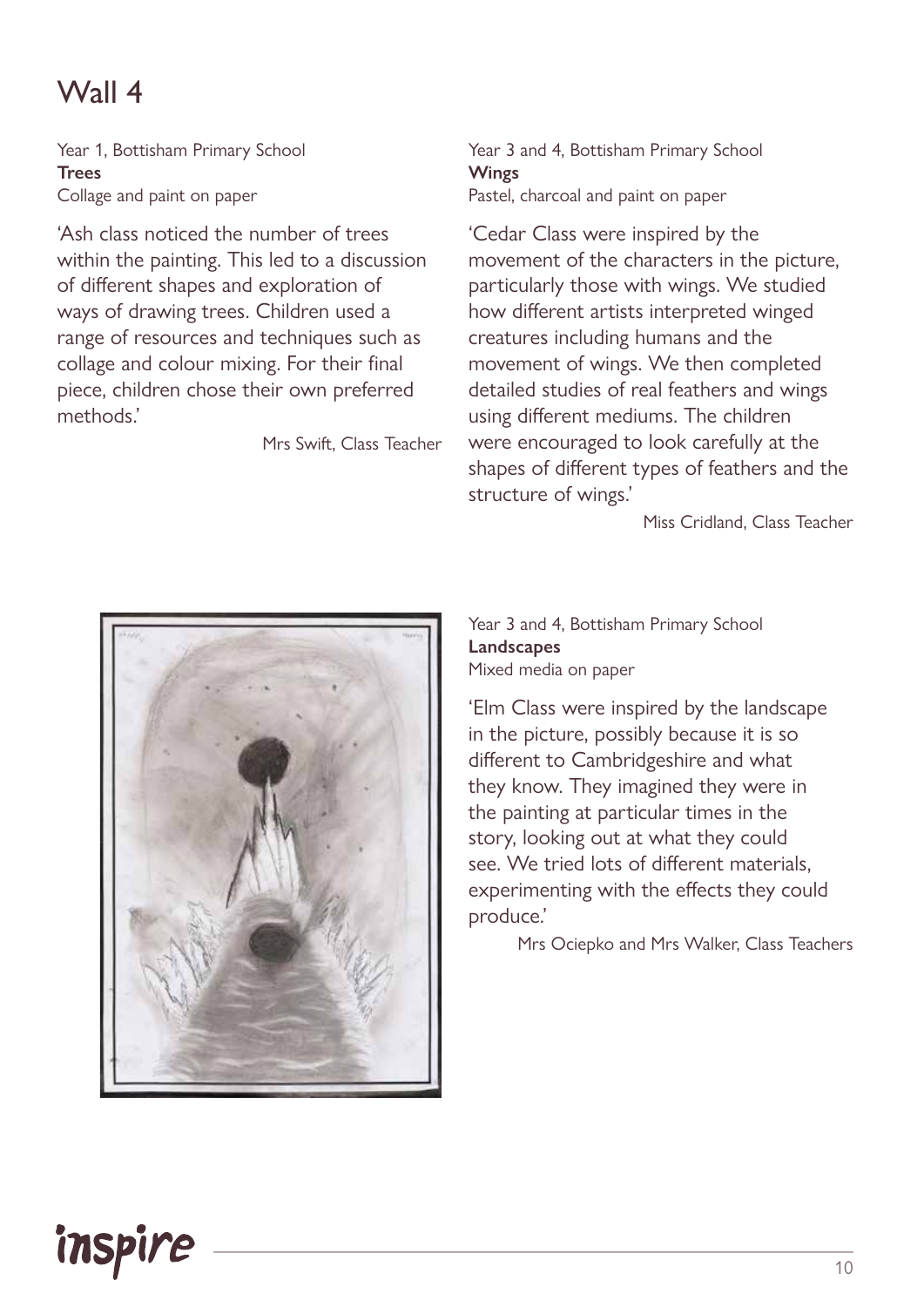Year 1, William Westley C of E Primary School **Birds**  Paint on wooden panel

'Rory was fascinated by the falcon on the suitor's arm and so we decided to focus our Year 1 project on falconry and birds of prey. With the Raptor Foundation, we sketched real raptors and learned about their behaviour. We watched a Harris Hawk and a Barn Owl fly over our heads. We decided to paint onto wood just like the painting.' Anna Shepherd, Class Teacher



Year 1, Mayfield Primary School **Black and white tiles** Ink on paper

'All the children were introduced to the painting of Cupid and Psyche and their teachers used it as a basis for discussion; each class then chose their own specific focus and each child was able to explore and create an artwork, either individually or as part of a group. The project culminated in the schools annual end of year art exhibition, where the corridors of the school were transformed into a gallery and parents and children were invited to walk around the school to look at the work created.'

Hannah Dupré, Year 2 Teacher

'Year 1 looked at the details in the painting and chose their favourite parts. They used their drawings to make tiles of their chosen part. They used the tiles and inks to print in black and white.'

Clare Hewlett, Ruth Cambell and Steph King, Class Teachers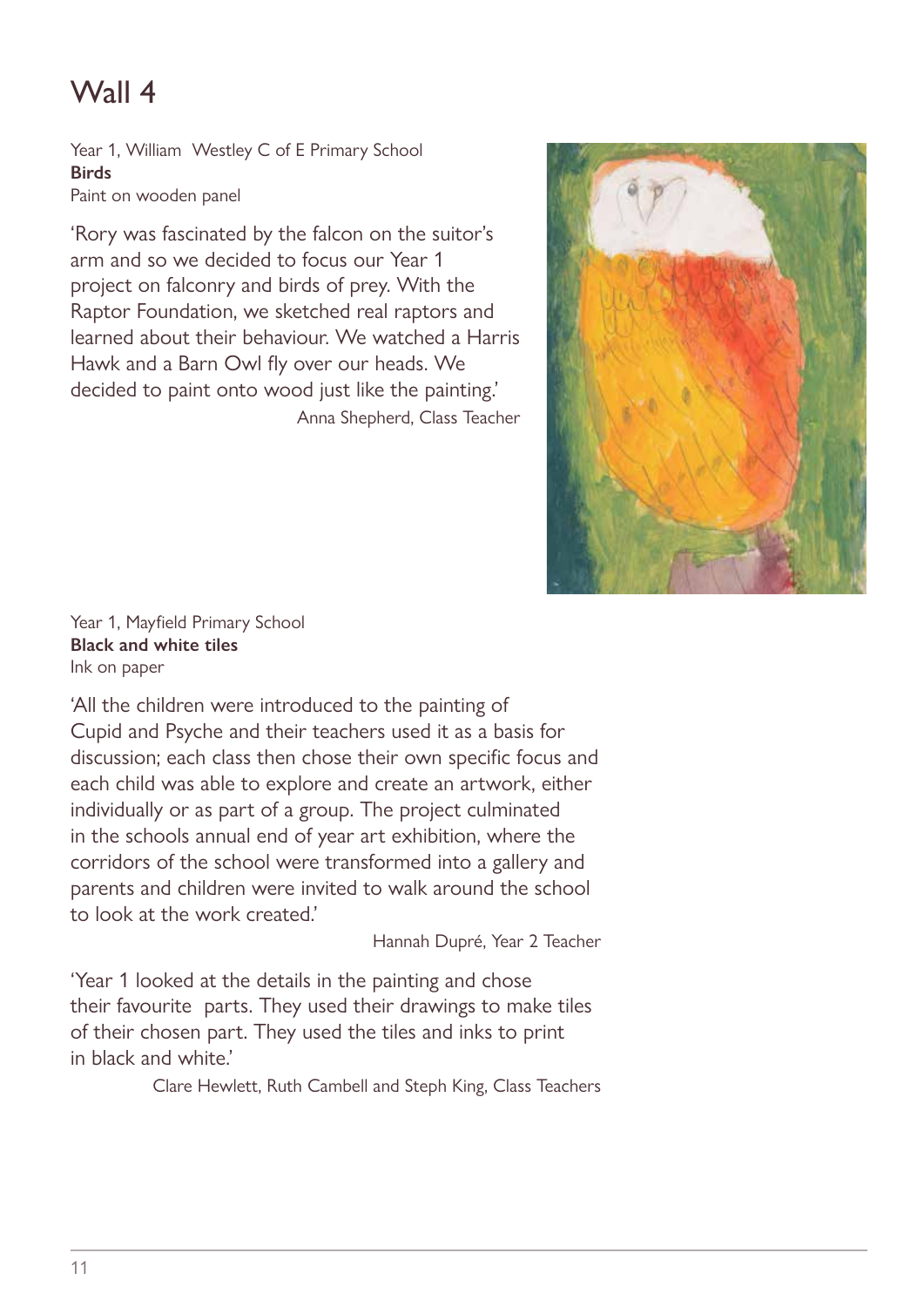Year 5, Linton Heights Junior School **Upscaling Cupid and Psyche collaboratively**  Mixed media

'10 teachers and 242 pupils studied Cupid and Psyche as part of our creative art week. Every class in the school approached the project in a different way. At the beginning of the week all children were given a new book to record the lessons that they took part in. All subject areas were covered across the school using the picture as inspiration.'

Rosie Komodromos, Year 4 Teacher

'The children were split into groups and given a section of the painting to upscale and recreate. The children had to think about precision of where their details were going to go, so that when we joined the sections together they matched as much as possible. The pupils needed to use a range of media, texture, tones and materials to create their collaborative pieces.'

Kirsty Webb, Class Teacher

#### Year 4, Kings Hedges Primary School **Preliminary sketches for Psyche's Bower**  Mixed media

'After discussing and enjoying the painting, we thought about how it could inspire our own artwork. We settled on making a beautiful bower of plants to break Psyche's fall from the mountain. We drew examples of real meadow plants and then turned them into sculptures using wire and tissue paper.'

Helen Marshall, Class Teacher



Year 2 and 3, Harston and Newton Community Primary School **Wire armatures**  Wire on a wooden base

'After deciding on the theme of love from Cupid and Psyche, the children used wire and reclaimed wood to represent what love means to them. Some children showed the love between themselves and their parent or sibling. Others showed love for the Earth. Many children chose to create their much loved pet in wire, even Blaze the Turtle. The children were able to bend and twist the wire quite skillfully. Importantly, the children were able to problem solve when the figures did not go according to their original plan.'

Janette Evely, Class Teacher

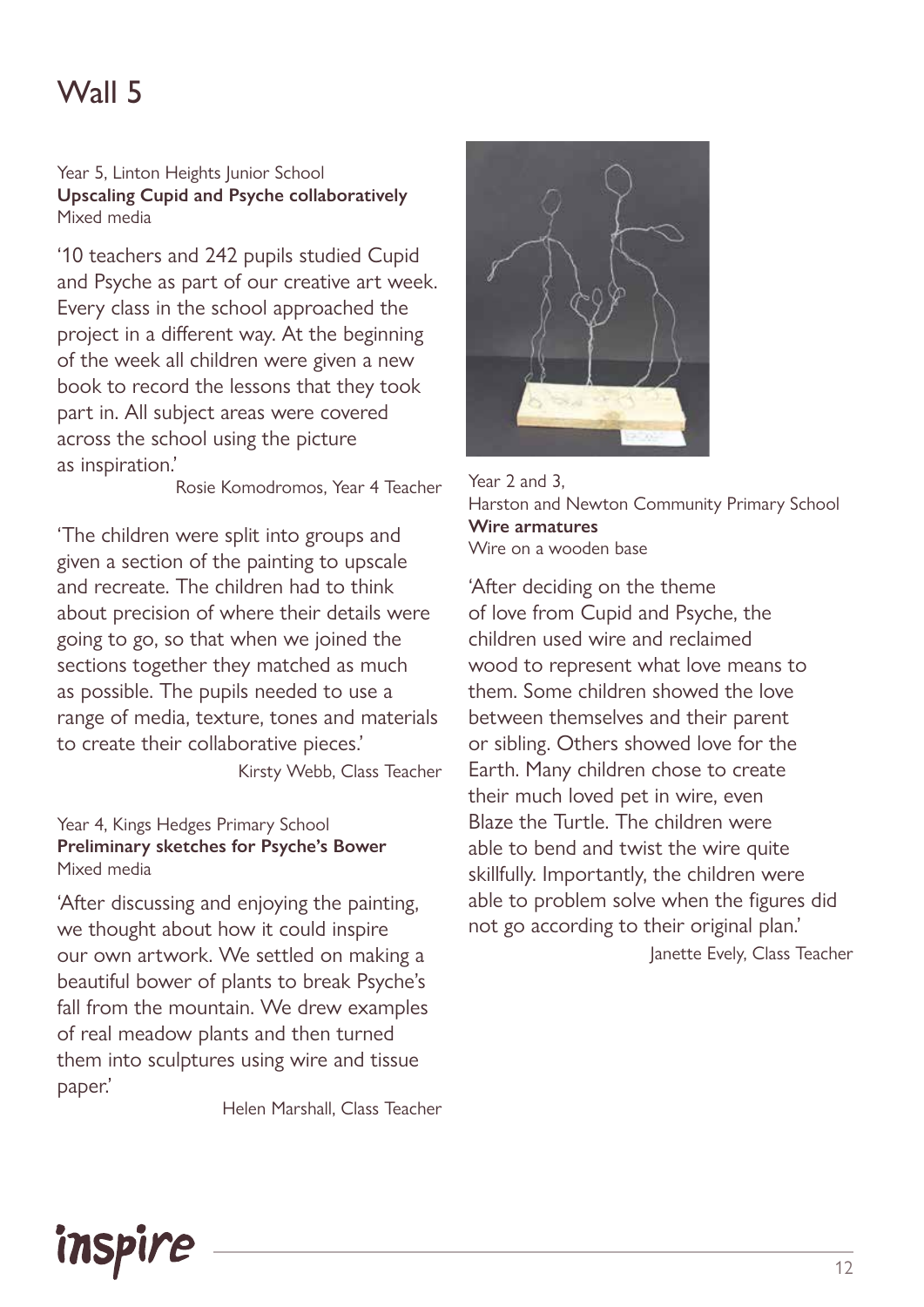

Year 2, Wilburton Primary School **Collages** Mixed media collage on paper

'Pupils created a quick collage of a small section of the painting as a warm up. This was an activity I had learnt on the training day. They each chose a small section of the painting to reproduce. I modelled how to do this and showed techniques such as tearing and curling the paper. Pupils then began a larger collage on A3 and could choose from a range of a materials to recreate a scene from the painting.'

Rowena Winn, Class Teacher

Years 3, 4 5 and 6, Heritage School **Bedrooms**  3D mixed media, fabric, cardboard

'Year 6 went to visit Cupid and Psyche at the museum. We drew parts of the painting that we liked and decided to concentrate on the bedrooms. We made furniture from recycled objects. After studying Renaissance patterns, we drew portraits for the walls from this period. This showed children how art style and taste changes over time, and help them to build an idea of what life was like historically.'

Emma Robertson, Art Teacher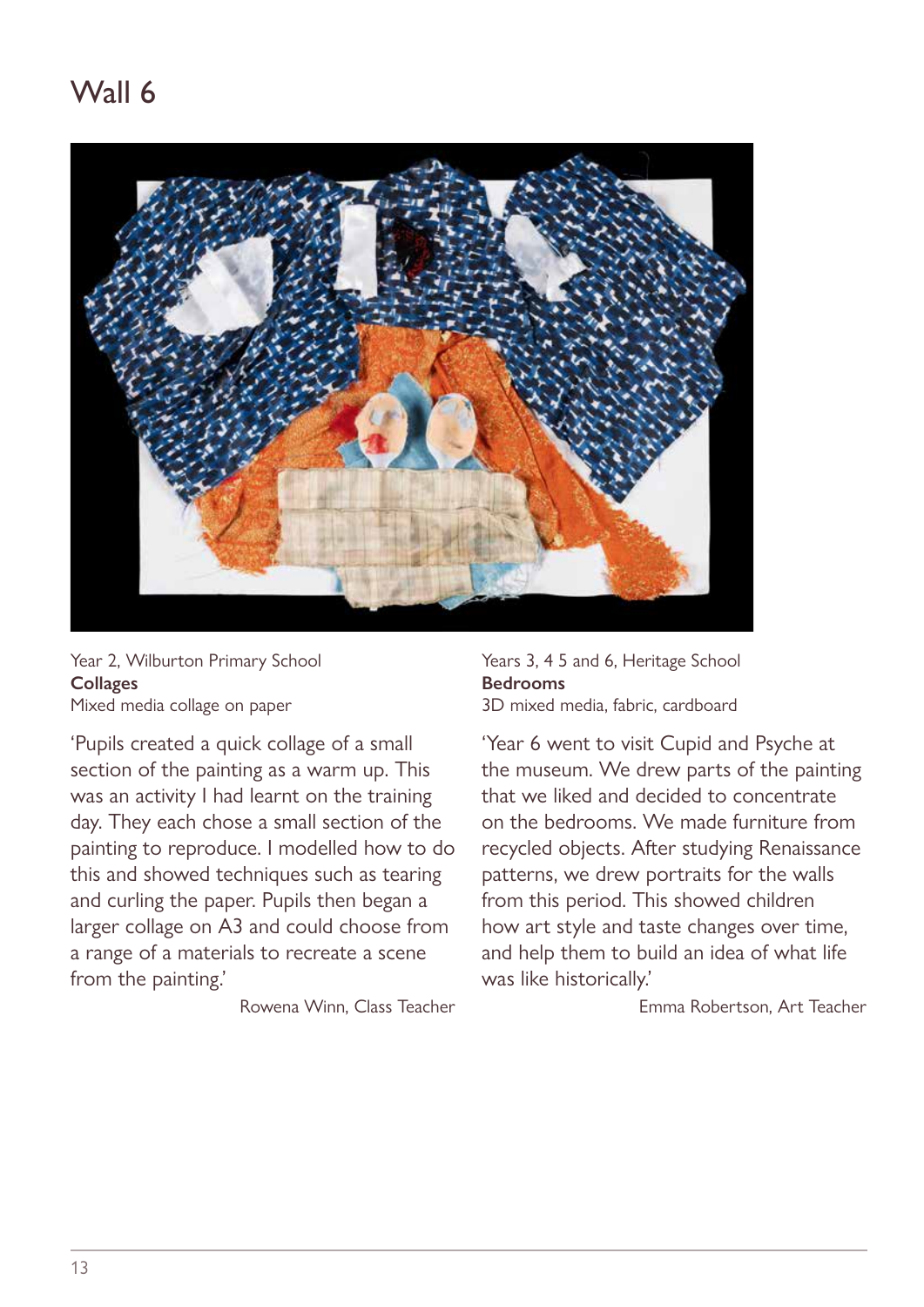Cheveley C of E Primary School **Poseidon's storm**  Paint on paper

'After listening to the Greek myth in the painting Leland and Antoni researched more about other Greek gods. They learnt about the god Poseidon. They were inspired by their visit to the museum where they learnt to observe the backgrounds in painting to create mood. They worked hard on their own painting backgrounds to create the stormy mood.'



Bartosz and Toby from Cheveley C of E Primary School **Zeus** chalk on brick

'Bartosz and Toby worked hard together on this project. They were interested in the Greek gods focusing on Zeus as he is the most powerful. They used this project as an opportunity to experiment and learn a different and new medium of art. They took inspiration from the different sizes of art work at the museum and the different types of canvases used.'

#### **War is in the air**  Paint on card

'Harry and Jacob were fascinated by the painting being painted on wood so experimented with using a different canvas, which led them to use cardboard. They kept Cupid's wings and combined him with another ancient god, Mars. They wanted their object to be practical like the fans they saw in the museum, so they decided to make it into a badge.'

#### **Hades in a boat**

Mod roc, paper and paint

'Jack and Brandon worked hard together and developed their ideas. They were interested in the Greek myth in the painting so researched other Greek gods. They found and liked an image of the Greek god Hades in a boat and wanted to make a 3D model like the objects they saw in the museum. They worked hard to use this new art form and proud of their finished piece. '

> Tom Sweeney, student teacher and Anna Shepherd, class teacher

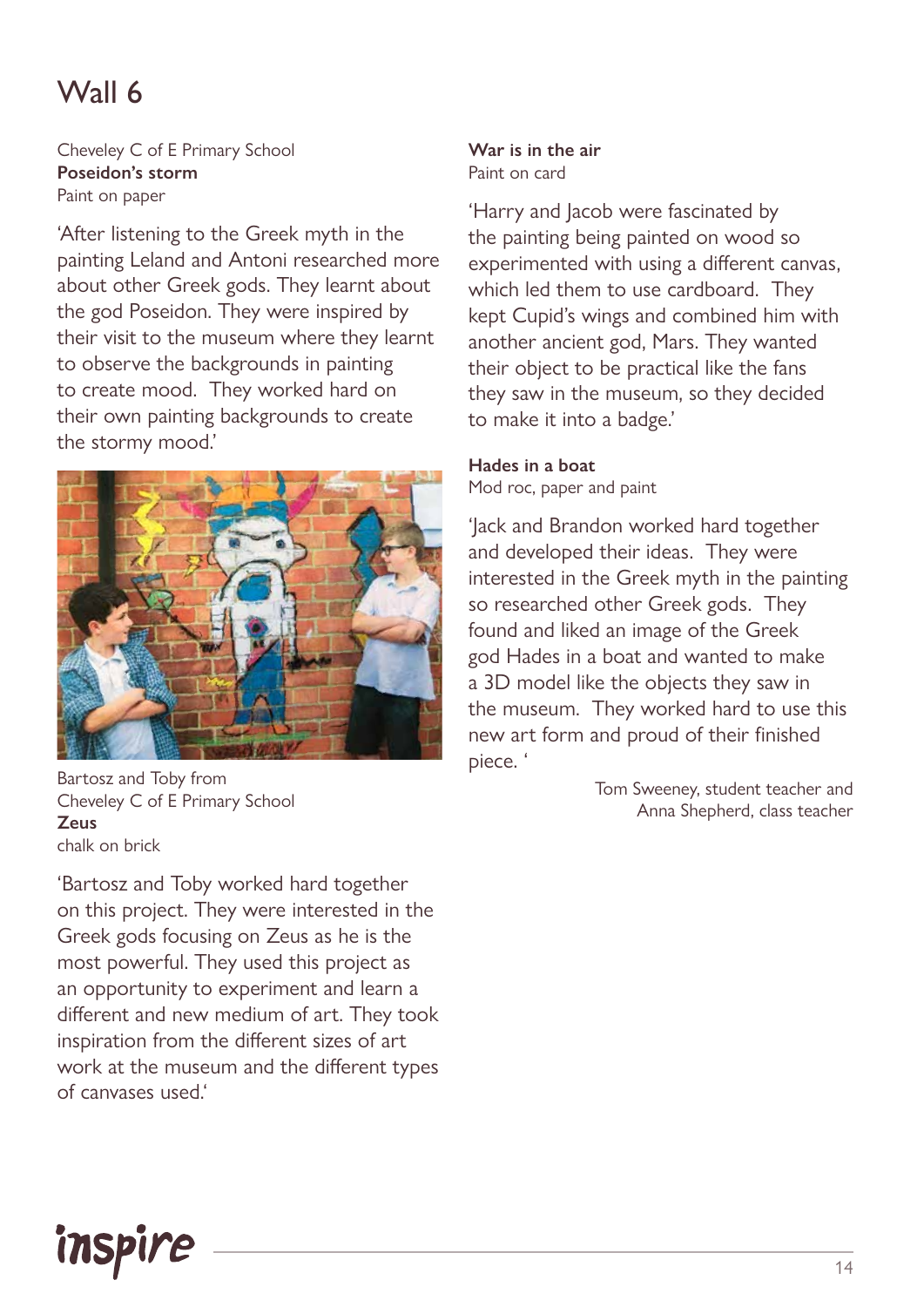Year 6, Milton Road Primary School **Cupid and Psyche** Cyanotype

'The children used sketching and shading skills to recreate a small segment of the painting in black and white. Then they chose part of the painting they particularly liked, and drew and cut out a silhouette from black paper. These were arranged on photosensitive paper and left in the sunlight. To develop the pictures we washed the paper in water – watching in astonishment as the silhouettes turned blue. The chemical reaction was like magic!'

Mary Williams and Gareth Williams, Class teachers

#### Doorway 2

Year 1 and 2, Hauxton Primary School **Leaves** Egg tempera and gold leaf (Taken from large class tree)

'Using gold leaf was really tricky but it made our tree look really special'

Emily, aged 6

'The class decided to focus our art project on the unusual looking trees in the picture, and linked this with scientific investigations into plants. We asked Professor John Love to carry out an investigation with us on what colour light plants thrive better in. Each part of a tree has a part to play in its survival and each pupil in the class had a part to play in the success of our project. These leaves are part of our beautiful final piece that show their experiments with egg tempera and gold leaf.'

Pamela Stewart, Class Teacher

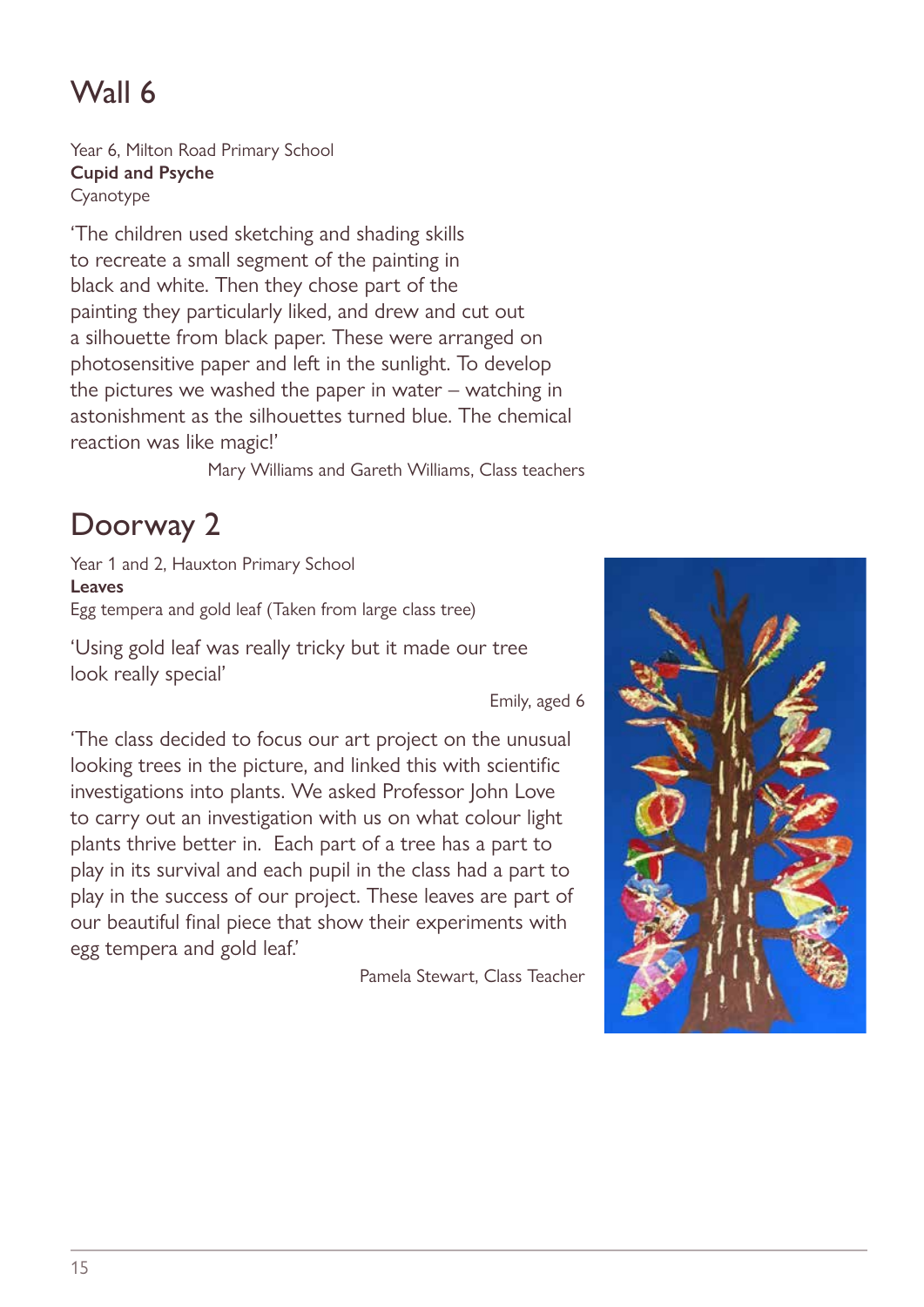#### Central plinth

Year 5 and 6, Willingham Primary School **Clay figure of Cupid**  Clay

'This group researched portrayals of Cupid and Psyche in other media. They looked at Psyche Revived by Cupid's Kiss by Antonio Canova (1757 – 1822) and were keen to create a 3D clay figure. They were concerned that it might fall over before it was dry and cleverly decided to use Cupid's arrows to strengthen and support the structure.' Sara Varty, Art Teacher (55)

Year 4, Kings Hedges Primary School **Psyche's Bower**  Mixed media

'We settled on making a beautiful bower of plants to break Psyche's fall from the mountain. We drew examples of real meadow plants and then turned them into sculptures using wire and tissue paper. We decided that we could not just exhibit single plants, but needed to show them all as they are all required to create an effective, soft, fragrant bower.'

Helen Marshall, Class Teacher (32)

Year 3,4,5 and 6, Great Giddings C of E Primary School **Temples**  Mixed Media

'The children were inspired by the idea of symbolism and storytelling in art. They wanted their own creations to represent their own stories. They considered how they could display this through symbolism and were drawn to the temple on the hill within the painting. They decided to create their own temple to enclose a symbolic artefact that represents something important to them or their story. The children researched materials and ways to build their structure. The children were proud of their finished creations and intrigued by the similarities and differences between each of them, noting the uniqueness of each temple.'

Lyn Smith, Higher Level Teaching Assistant



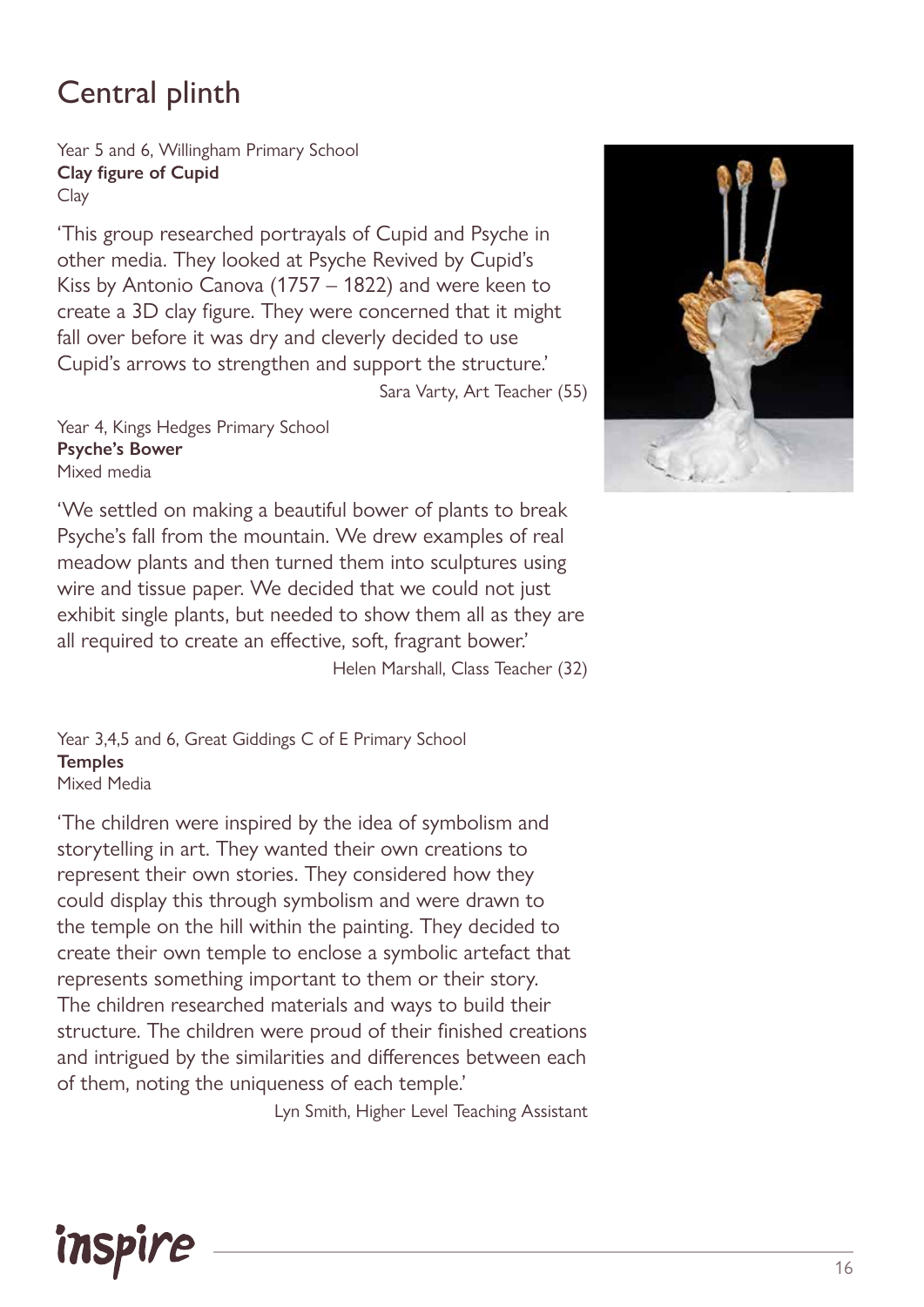#### The exhibition continues

In gallery 31: Year 5, St Peters Primary School **The Resilience of Psyche**  Mixed media

'The main fabric is denim, we thought this showed resilience. It's tough and can take the harshness of life. The underneath of the dress is soft, white tulle showing Psyche's soft innocent side. Every single part of the dress has a message, a reason for being there.'

Tomasz aged 10

In the courtyard staircase: Histon and Impington Junior School **Falling into Flowers**  Mixed media on fabric

'The painting was introduced to all teaching staff and shared with the children in the school. We followed a suggestion from a Year 5 pupil to focus on the bed of flowers and the idea for the sheet of fabric came from the original purpose of the cassone to hold linen. Each week information was included in the school newsletter and families were encouraged to visit the painting in situ. Some members of the extended community also contributed flowers towards the final piece.'

Amy Hilton, Art Subject Leader



In the schools lunchroom: Year 4, Haslingfield Endowed Primary School **Collaborative piece in response to Cupid and Psyche**  Collage on wooden panels

'The picture was introduced to the class by the Year 6 children who had been to the Fitzwilliam. Year 4 then retold the story in their own words. The project fitted with our English unit on 'Twisted Fairy Tales'. The painting was used as the inspiration for the children's own Twisted Fairy Tales which we joined together into one story. The class was divided into groups and worked together to plan out how they wanted their part of the story to appear. On the day of the Big Draw we worked with artist Jenny Duke, parents and art students to bringing our vision to fruition.'

Christine Kimberley, Class Teacher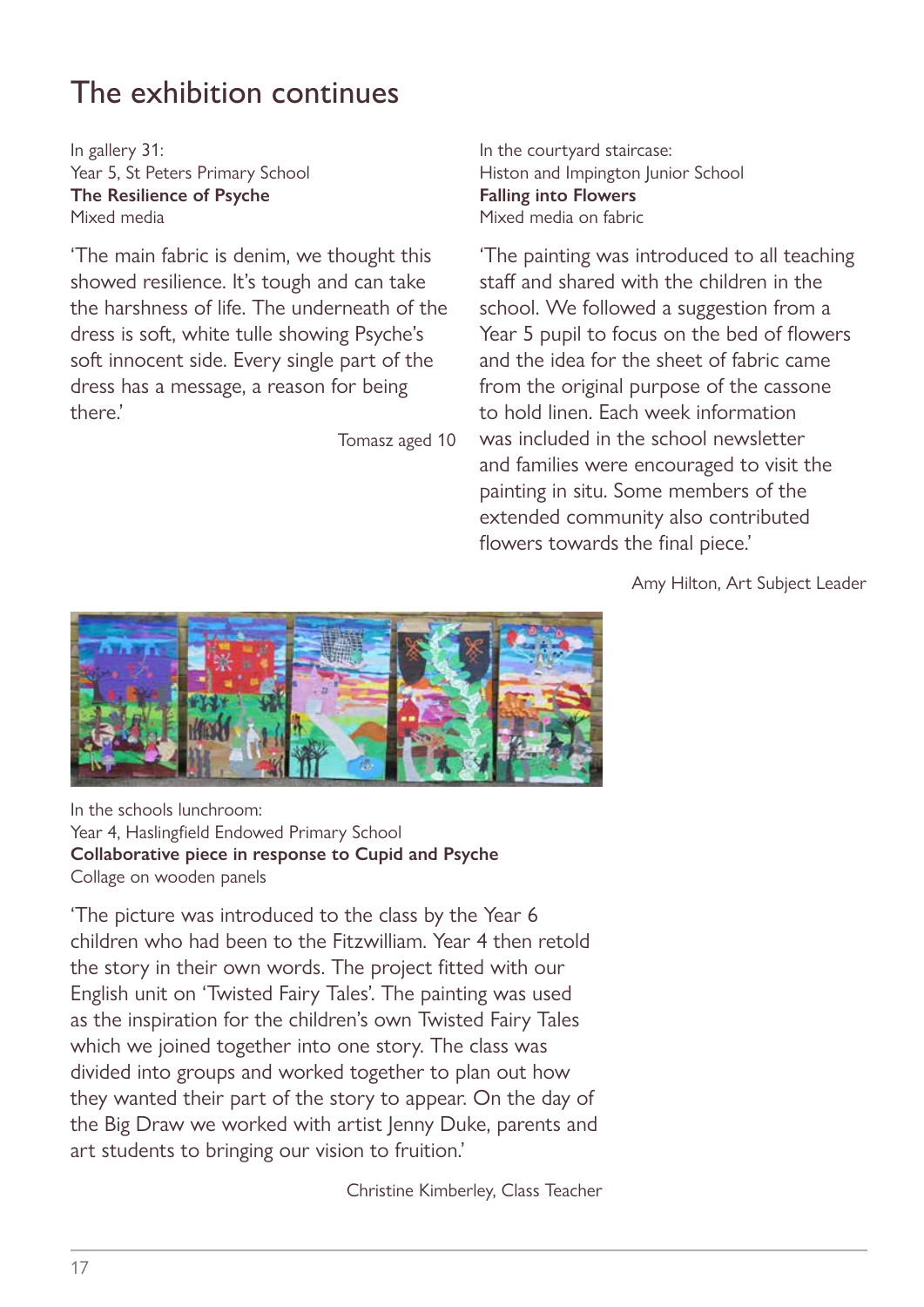## Research



We also carried out further research on the painting here at the museum. Painting Conservator, Vicky Sutcliffe from the Hamilton Kerr Institute looked at the back of the painting and examined X-ray images to work out how the wooden panel had been built. You can see where the wood has been joined together on the back.

#### How to make a panel

We also commissioned Elspeth Geldhof, a historic paint conservator to make the reproductions you can see as part of the exhibition. Paola Ricciardi, our Senior Research Scientist, analysed the painting and was able to tell Elsbeth exactly what pigments del Sellaio used.

- 1. Prepare wood by sanding the surface.
- 2. Paint layers of gesso (Carrara marble dust, fine chalk and rabbit-skin glue.)
- 3. Sketch outline of picture using charcoal.
- 4. Grind pigments, using a pestle and mortar, and then a glass muller.
- 5. Make paint by mixing egg yolk, water and pigment.
- 6. Apply gold leaf very carefully.

inspire

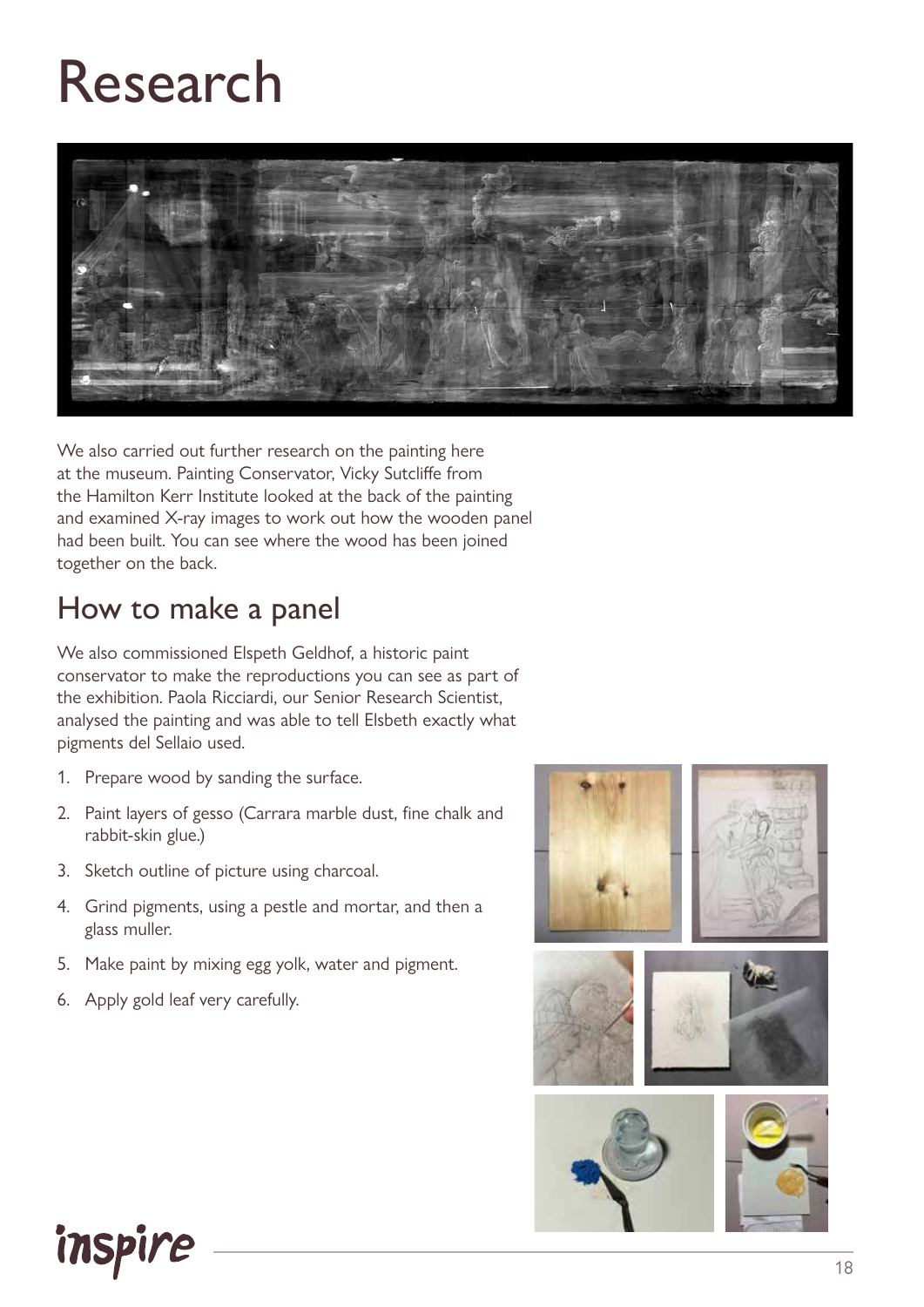## The Schools

#### With thanks to all the schools that took part in the project

Arbury Primary School, Bottisham Primary School, Cheveley C of E Primary School, Great and Little Shelford C of E Primary School, Great Giddings C of E Primary School, Harston and Newton Community Primary School, Haslingfield Endowed Primary School, Hauxton Primary School, Heritage School, Histon and Impington Junior School, Houghton Primary School, Kings Hedges Primary School, Linton Heights Junior School, Mayfield Primary School, Milton Road Primary School, Morley Memorial Primary School, Peckover Primary School, Robert Arkenstall Primary School, Samuel Pepys School, St Laurence Catholic Primary School, St Peters C of E Junior School, Stamford School, Stapleford Community Primary School, Thorndown Primary School, Thriplow C of E Primary School, Cambridge University Primary School, The Vine Interchurch Primary School, Wheatfields Primary School, Wilburton C of E Primary School, William Westley C of E Primary School, Willingham Primary School

#### Thank you

We would also like to thank everyone who has helped realise the project including colleagues across The Fitzwilliam Museum and Hamilton Kerr Institute; our project partners AccessArt; exhibition lenders The Sedgwick Museum of Earth Sciences; the teachers, parents, carers and wider communities that supported the the children's creative achievements; and the Marlay group and the funders, supporters and partners who make possible the museum's work with children and young people.